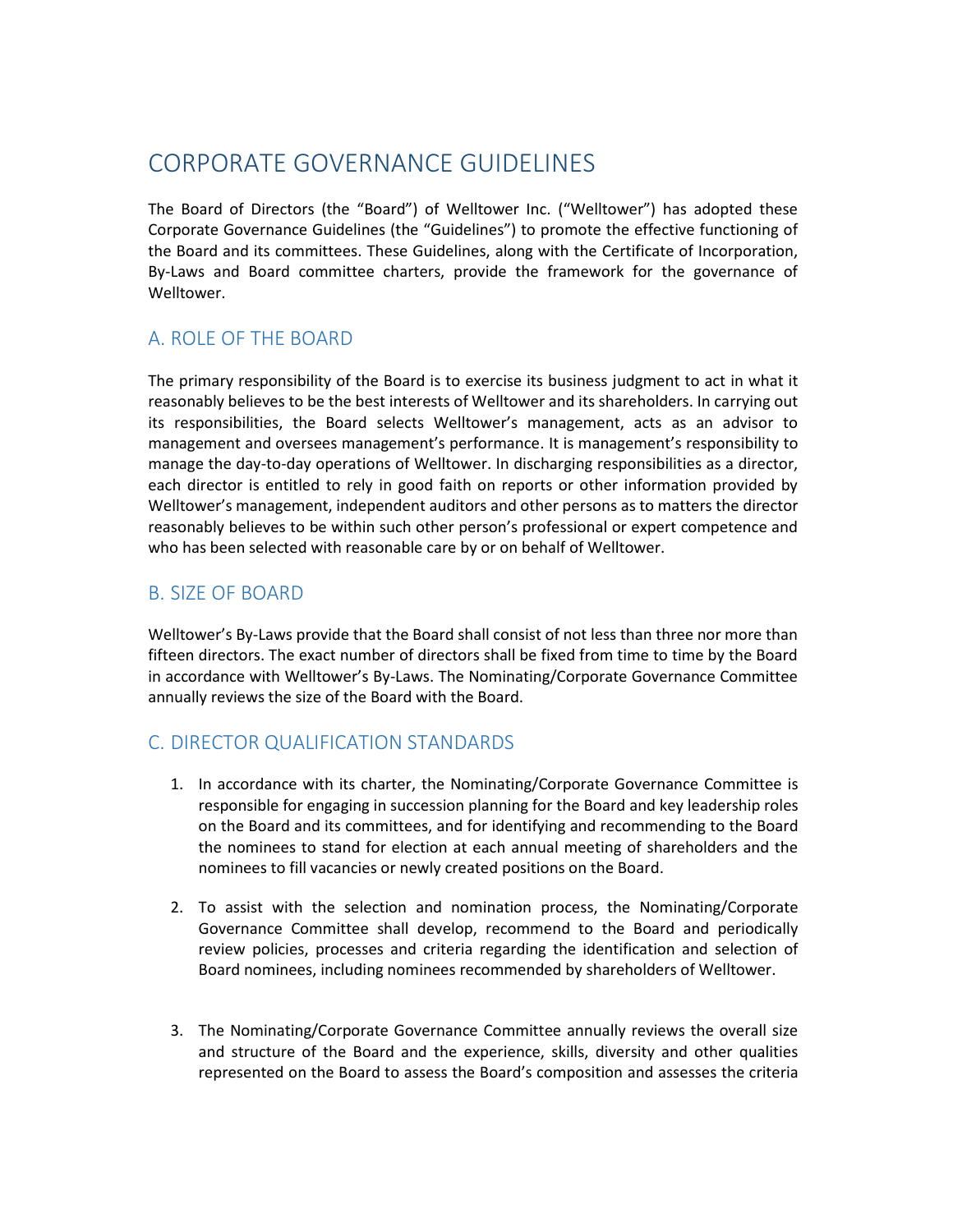that may be needed in the future in light of Welltower's anticipated needs, taking into account the current Board members and the specific needs of Welltower and the Board. The Nominating/Corporate Governance Committee recommends to the Board, if necessary, measures to be taken so that the Board reflects the appropriate balance of knowledge, experience, skills and diversity. The Nominating/Corporate Governance Committee considers diversity in terms of (i) professional experience, including experience in Welltower's primary business segments and in areas of possible future expansion, (ii) educational background and (iii) age, race, gender, sexual orientation, geography, ethnicity and national origin. This process is designed to ensure that the Board includes members with diverse backgrounds, skills and experience, including appropriate financial and other expertise relevant to Welltower's business.

- 4. The Board generally looks for individuals who have displayed high ethical standards, integrity and sound business judgment. The Board also believes that a nominee for director should be or have been a senior manager, chief operating officer, chief financial officer or chief executive officer of a complex organization such as a corporation, university, foundation or governmental entity or unit or, if in a professional capacity, be accustomed to dealing with complex problems, or otherwise have obtained and excelled in a position of leadership. In addition, directors and nominees for director should have the education, experience, intelligence, independence, fairness, reasoning ability, practical wisdom and vision to exercise sound business judgment and should have high personal and professional ethics, strength of character, integrity and values. Also, directors and nominees for director should be available and willing to attend regularly scheduled meetings of the Board and its committees and otherwise able to contribute a reasonable amount of time to Welltower's affairs, with participation on other boards of directors encouraged to provide breadth of experience to the Board. Under the By-Laws, in order to serve as a director, an individual must beneficially own at least 100 shares of Welltower's common stock, or such other amount as the Board may determine from time to time by resolution.
- 5. The Board will consist of at least a majority of non-employee directors who meet the criteria for independence set by the New York Stock Exchange and any other applicable rules and regulations. The Board will affirmatively determine on an annual basis, and Welltower will disclose as required, whether each director is independent.

### D. DIRECTOR NOMINATION PROCESS

1. The Nominating/Corporate Governance Committee uses multiple sources for identifying and evaluating nominees for director, including referrals from current directors and management, and may seek input from third party executive search firms retained at Welltower's expense. The Nominating/Corporate Governance Committee will evaluate each candidate, and determine whether the candidate would add value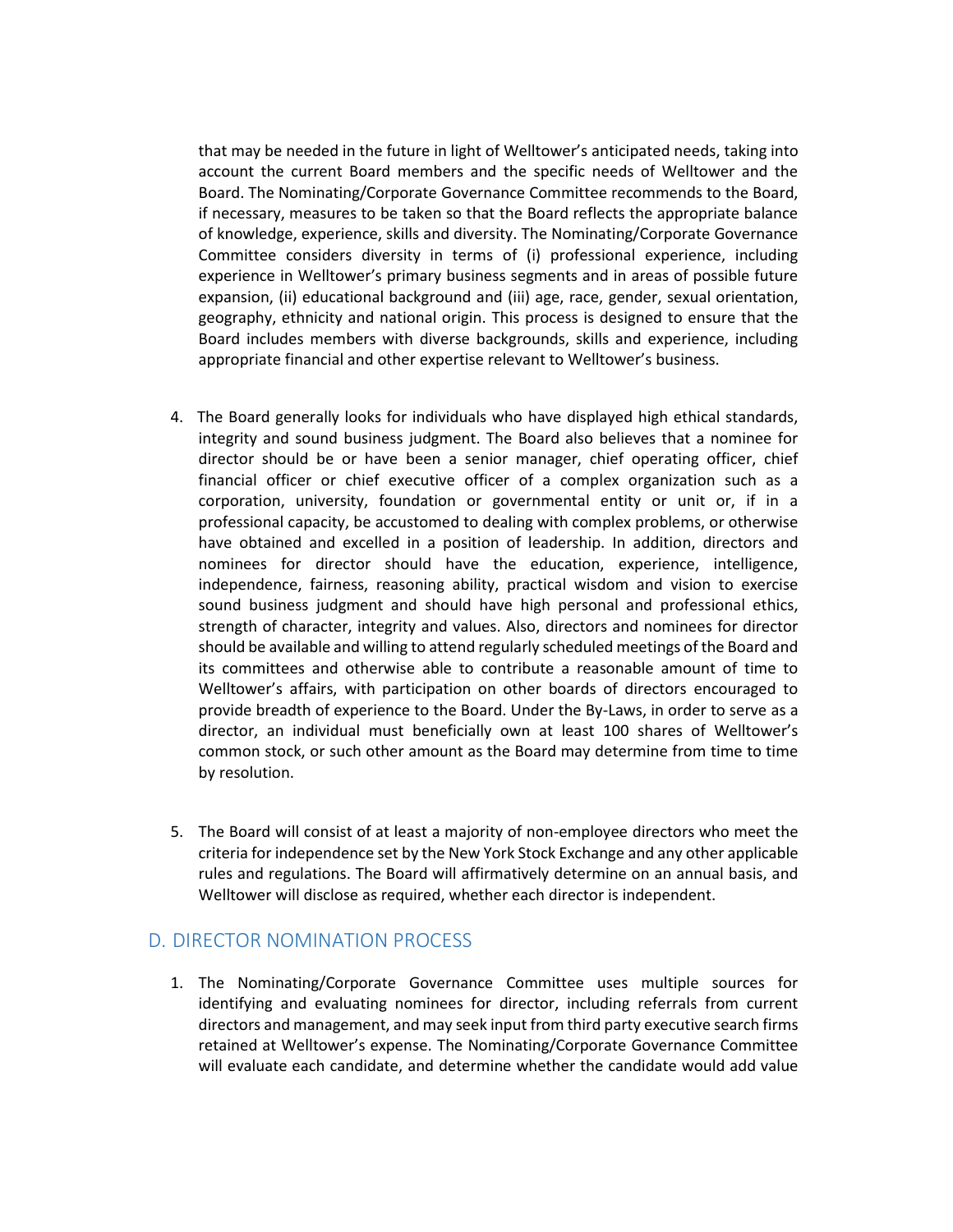to the Board. Once a candidate is approved by the Nominating/Corporate Governance Committee, the candidate will have an opportunity to meet with the remaining directors and management. At the end of this process, if the Nominating/Corporate Governance Committee determines that the candidate will be able to add value to the Board and the candidate expresses his or her interest in serving on the Board, the Nominating/Corporate Governance Committee will then recommend to the Board that the candidate stand for election by the shareholders or fill a vacancy or newly created position on the Board.

2. The Nominating/Corporate Governance Committee will consider qualified nominees recommended by shareholders. The Nominating/Corporate Governance Committee requires that shareholder recommendations for director nominees be submitted by the deadline set forth in Welltower's most recent proxy statement and be accompanied by (i) the name, age, business address and, if known, residence address of the nominee, (ii) the principal occupation or employment of the nominee for at least the last five years and a description of the qualifications of the nominee, (iii) the class or series and number of shares of Welltower's stock that are owned beneficially or of record by the nominee and (iv) any other information relating to the nominee that is required to be disclosed in solicitations for proxies for election of directors under Regulation 14A of the Securities Exchange Act of 1934, as amended, together with a written statement from the nominee that he or she is willing to be nominated and desires to serve, if elected. Also, the shareholder making the recommendation should include (i) his or her name and record address, together with the name and address of any other shareholder known to be supporting the nominee and (ii) the class or series and number of shares of Welltower's stock that are owned beneficially or of record by the shareholder making the nomination and by any other supporting shareholders. Nominees for director who are recommended by shareholders will be evaluated in the same manner as any other nominee for director.

# E. ANNUAL ELECTIONS; MAJORITY VOTING

- 1. Each director stands for election by Welltower's shareholders annually to serve a oneyear term.
- 2. Welltower has adopted majority voting in the uncontested election of directors and plurality voting in contested elections. In uncontested elections, directors are elected by a majority of the votes cast, which means that the number of shares voted "for" a director must exceed the number of shares voted "against" that director.
- 3. An incumbent director who fails to receive the required number of votes for re-election will tender his or her resignation offer to the Board following the certification of the shareholder vote.
- 4. The Nominating/Corporate Governance Committee will promptly consider the tendered resignation offer and will recommend to the Board whether to accept or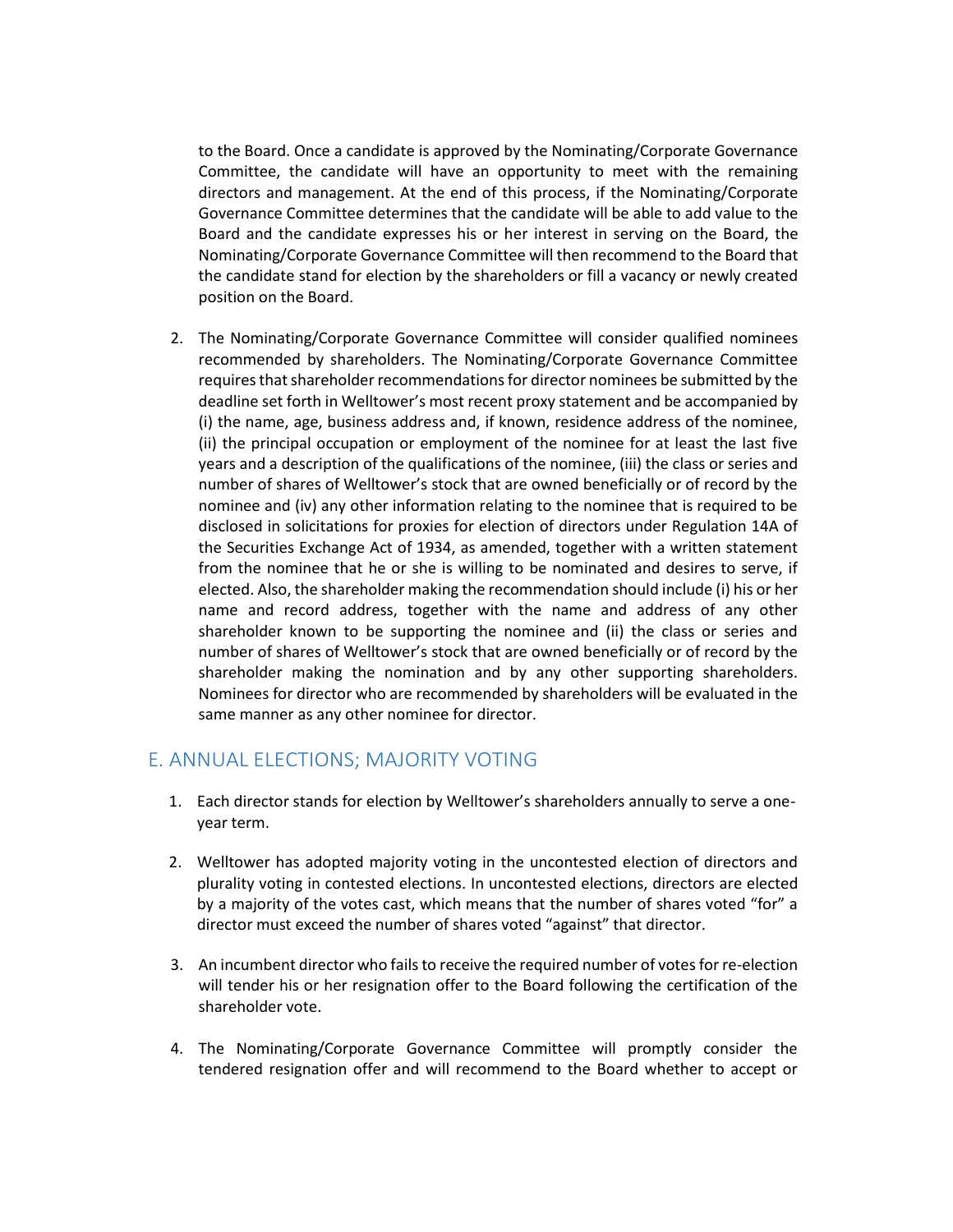reject it. In making its recommendation to the Board, the Nominating/Corporate Governance Committee may consider any factors and information it deems relevant or appropriate, including, without limitation, (i) the stated reasons, if any, why shareholders withheld their votes, (ii) possible alternatives for curing the underlying cause of the "against" votes, (iii) the director's tenure, (iv) the director's qualifications and contributions, and (v) the overall composition of the Board.

- 5. The Board will act on the Nominating/Corporate Governance Committee's recommendation no later than 90 days following the date of the certification of the shareholder vote. In considering the Nominating/Corporate Governance Committee's recommendation, the Board will consider the factors and information considered by the Nominating/Corporate Governance Committee and such additional factors and information the Board deems relevant or appropriate.
- 6. Following the Board's decision on the Nominating/Corporate Governance Committee's recommendation, Welltower will publicly disclose the Board's decision and explain the rationale behind the decision.
- 7. Any director who is required to tender his or her resignation offer in accordance with this Section E will not participate in the consideration of the matter by the Nominating/Corporate Governance Committee or the Board.
- 8. If a majority of the members of the Nominating/Corporate Governance Committee fail to receive the required number of votes for re-election, then the independent directors then serving on the Board who did receive the required number of votes for re-election will appoint a Board committee (the "Temporary Committee") from amongst themselves solely for the purpose of considering the tendered resignation offer and making a recommendation to the Board regarding such tendered resignation offer. Notwithstanding the foregoing, if fewer than three directors would be eligible to serve on the Temporary Committee, the entire Board (other than the directors whose resignation offers are being considered) will make the determination to accept or reject the resignation offers without any recommendation from the Nominating/Corporate Governance Committee and without the creation of the Temporary Committee.

### F. DIRECTOR RESPONSIBILITIES

- 1. Promote the best interests of Welltower and its shareholders by overseeing the management of Welltower's business and affairs.
- 2. Select, evaluate and compensate the Chief Executive Officer ("CEO") and approve the appointment and compensation of the other members of the senior management team.
- 3. Oversee and interact with senior management with respect to key aspects of the business including strategic planning, management development and succession, operating performance and shareholder returns.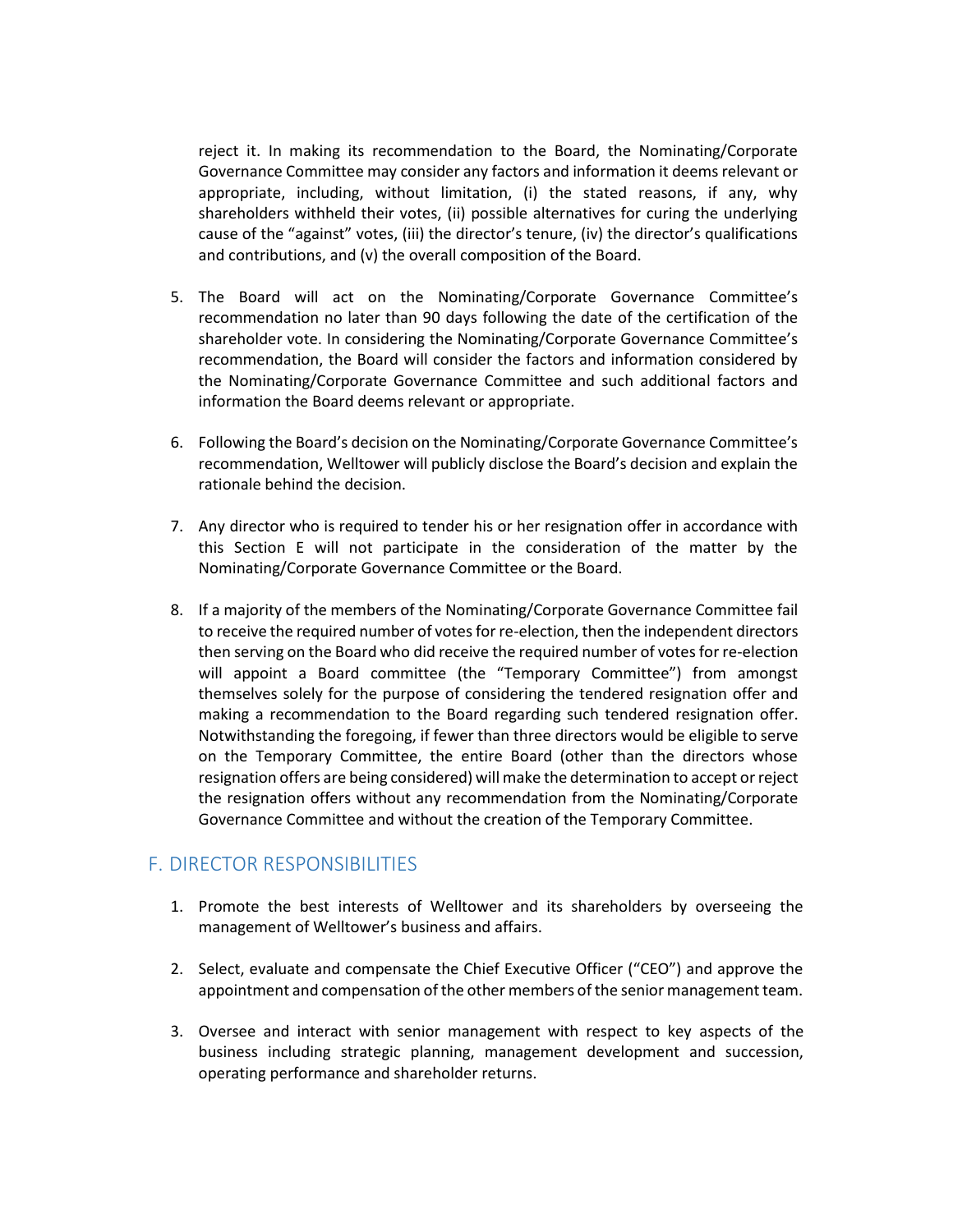- 4. Be satisfied that senior management maintains an effective system for timely reporting to the Board or appropriate Board committees on the following: (i) Welltower's financial and business plans, strategies and objectives; (ii) the recent financial results and condition of Welltower and its business segments; (iii) significant accounting, regulatory, competitive, litigation and other external issues affecting Welltower; and (iv) systems of control which promote accurate and timely reporting of financial information to shareholders and compliance with laws and corporate policies.
- 5. Have a basic understanding of the foregoing matters to the extent information is furnished by management or otherwise available to the Board.
- 6. Provide general advice and counsel to Welltower's CEO and members of the senior management team.

### G. BOARD MEETINGS; ANNUAL MEETING OF SHAREHOLDERS

Regular meetings of the Board may be held without notice at such time and at such place as may from time to time be determined by the Board. There shall be at least four regular meetings each year. Directors are expected to attend Board meetings and meetings of the Board committees on which they serve. The Chairman of the Board and the independent Lead Director, if any, will have primary responsibility for establishing the agenda for each meeting and arranging for the agenda to be sent in advance of the meeting to the directors along with appropriate written information and background materials so as to allow directors to review and prepare for discussion of the items at the meeting. Each Board committee, and each individual director, is encouraged to suggest items for inclusion on the agenda.

Directors are encouraged to attend the annual meeting of shareholders.

#### H. BOARD LEADERSHIP STRUCTURE

The Board is responsible for the selection of the Chairman of the Board and the CEO. The Board believes it is in the best interests of Welltower for the Board to make a determination regarding whether to separate the roles of Chairman of the Board and CEO based on the circumstances. Accordingly, these roles may be filled by one individual or by two different individuals. The Board regularly reviews and assesses Welltower's leadership structure in connection with its review of succession planning.

If the same person holds the CEO and Chairman roles or if the Chairman is not otherwise independent, the independent directors of the Board will designate one of the independent directors as the Lead Director to serve for a period of at least one year. In that case, the specific responsibilities of the independent Lead Director will include:

1. presiding at all meetings of the Board at which the Chairman of the Board is not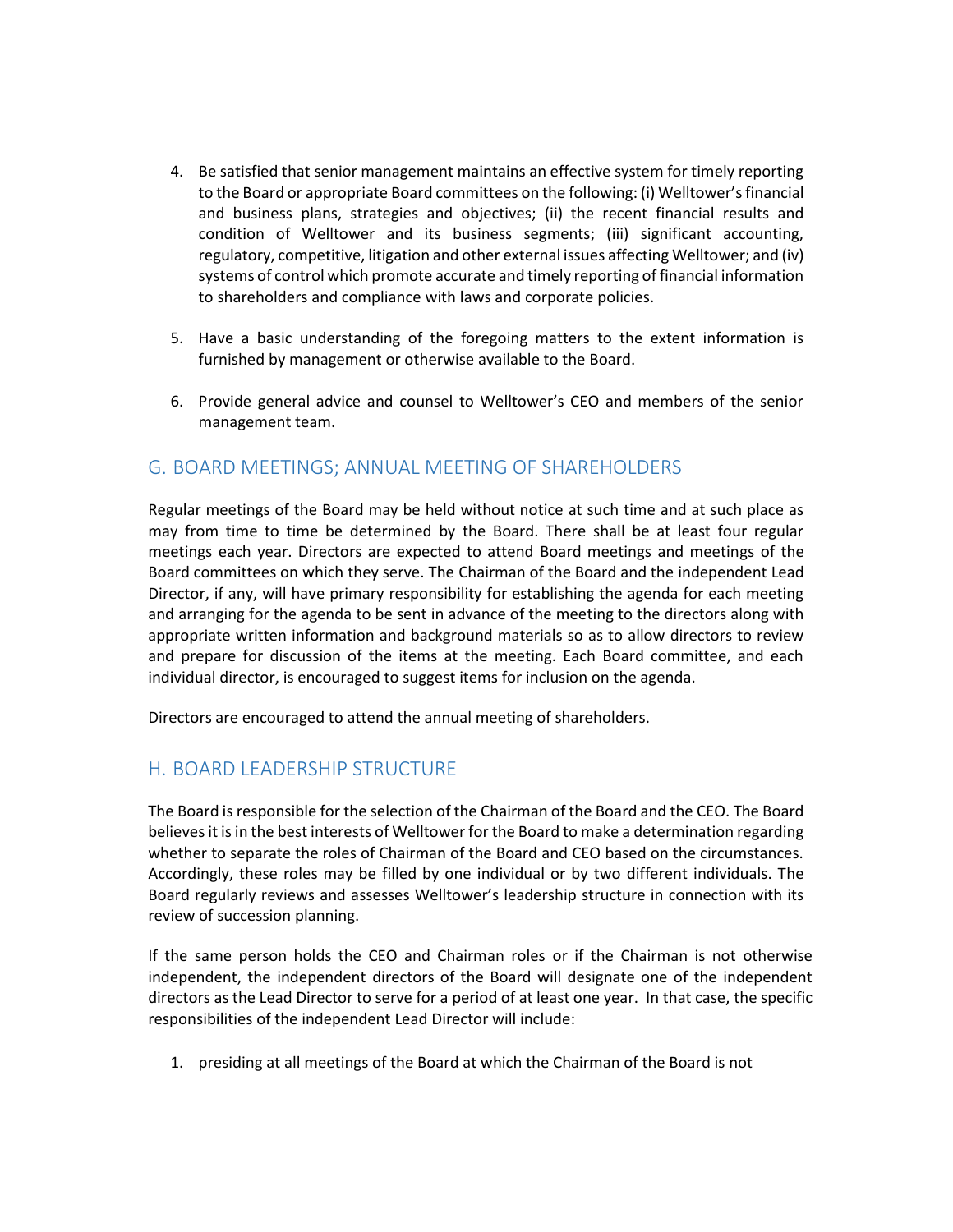present, including executive sessions of non-employee directors and independent directors;

- 2. calling executive sessions of the non-employee and independent directors;
- 3. serving as a liaison between the Chairman of the Board and the independent directors;
- 4. consulting with the Chairman of the Board regarding company strategy and performance;
- 5. consulting with the Chairman regarding agendas for all meetings of the Board as well as contributing to and approving them;
- 6. approving Board meeting schedules to provide that there is sufficient time for discussion of all agenda items;
- 7. approving information sent to the Board and overseeing that the scope, quality, quantity and timeliness of the flow of information between management and the Board is adequate for the Board to effectively and responsibly perform its duties;
- 8. interviewing all Board candidates in coordination with the Chair of the Nominating/Corporate Governance Committee, and making recommendations to such Committee and the Board;
- 9. collaborating with the Nominating/Corporate Governance, Compensation and Executive Committees to delineate the respective roles of these committees and the Lead Director with respect to the CEO's retention, compensation, evaluation and termination;
- 10. facilitating the development of a succession plan for the Chairman and CEO;
- 11. collaborating with the Chairman of the Board and committee chairs to ensure effective functioning of all committees;
- 12. consulting with the Nominating/Corporate Governance Committee regarding Board and committee composition, committee chair selection, the annual performance review of the Board and its committees, and director succession planning;
- 13. being available, as appropriate, for consultation and direct communication with major shareholders upon request; and
- 14. performing such other duties and responsibilities as described in these Guidelines and as may be requested by the Board from time to time.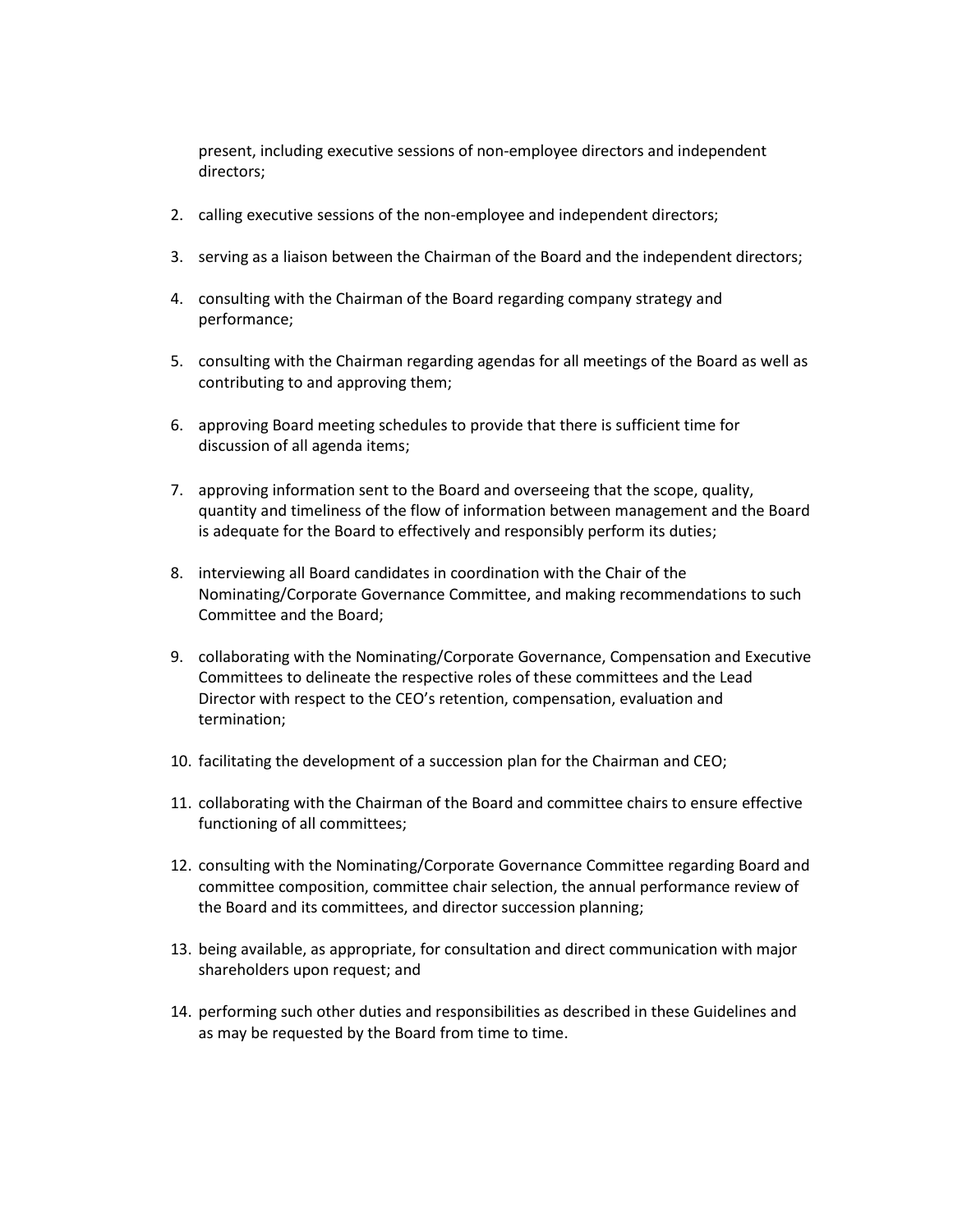# I. EXECUTIVE SESSIONS OF INDEPENDENT DIRECTORS

Executive sessions of non-employee directors are held after regularly scheduled meetings of the Board. If the non-management directors include directors who are not independent, an executive session of independent directors is held at least once each year. The independent Chairman of the Board or the independent Lead Director, as applicable, chairs these executive sessions.

# J. DIRECTOR COMPENSATION

- 1. The form and amount of director compensation is determined by the Board upon the recommendation of the Compensation Committee in accordance with the policies and principles set forth herein and those that may be adopted by the Compensation Committee pursuant to its charter, as well as all applicable legal and regulatory guidelines. Generally, the Board's policy is to pay its non-employee directors appropriate and competitive compensation so as to ensure Welltower's ability to attract and retain highly-qualified directors. The Compensation Committee will conduct reviews, of the form and amount of director compensation. The Compensation Committee will take into consideration that a director's independence may be jeopardized if director compensation and perquisites exceed customary levels, if Welltower makes substantial charitable contributions to organizations with which a director is affiliated, and if Welltower enters into a consulting contract with, or provides other forms of compensation to, an organization with which a director is affiliated.
- 2. Directors who are employees of Welltower do not receive additional compensation for serving as directors.
- 3. Directors who are members of the Audit Committee may receive no compensation from Welltower other than the fees they receive for serving as directors.

# K. DIRECTOR ACCESS TO MANAGEMENT AND, AS NECESSARY AND APPROPRIATE, OUTSIDE ADVISORS

- 1. The Board shall have full and free access to members of the senior management team and all other employees of Welltower in order to ensure that all members of the Board may ask all questions and glean all information necessary to fulfill their duties. Any meetings or contacts that a director wishes to initiate may be arranged through the CEO; provided, however, that any director has the right to directly contact Welltower's internal auditor (or persons performing the internal audit function) without informing members of the senior management team. The Board may specify a protocol for making such inquiries. Management is encouraged to invite Welltower personnel to any Board meeting at which their presence and expertise would help the Board have a full understanding of matters being considered.
- 2. The Board and each committee of the Board has the right to retain or obtain the advice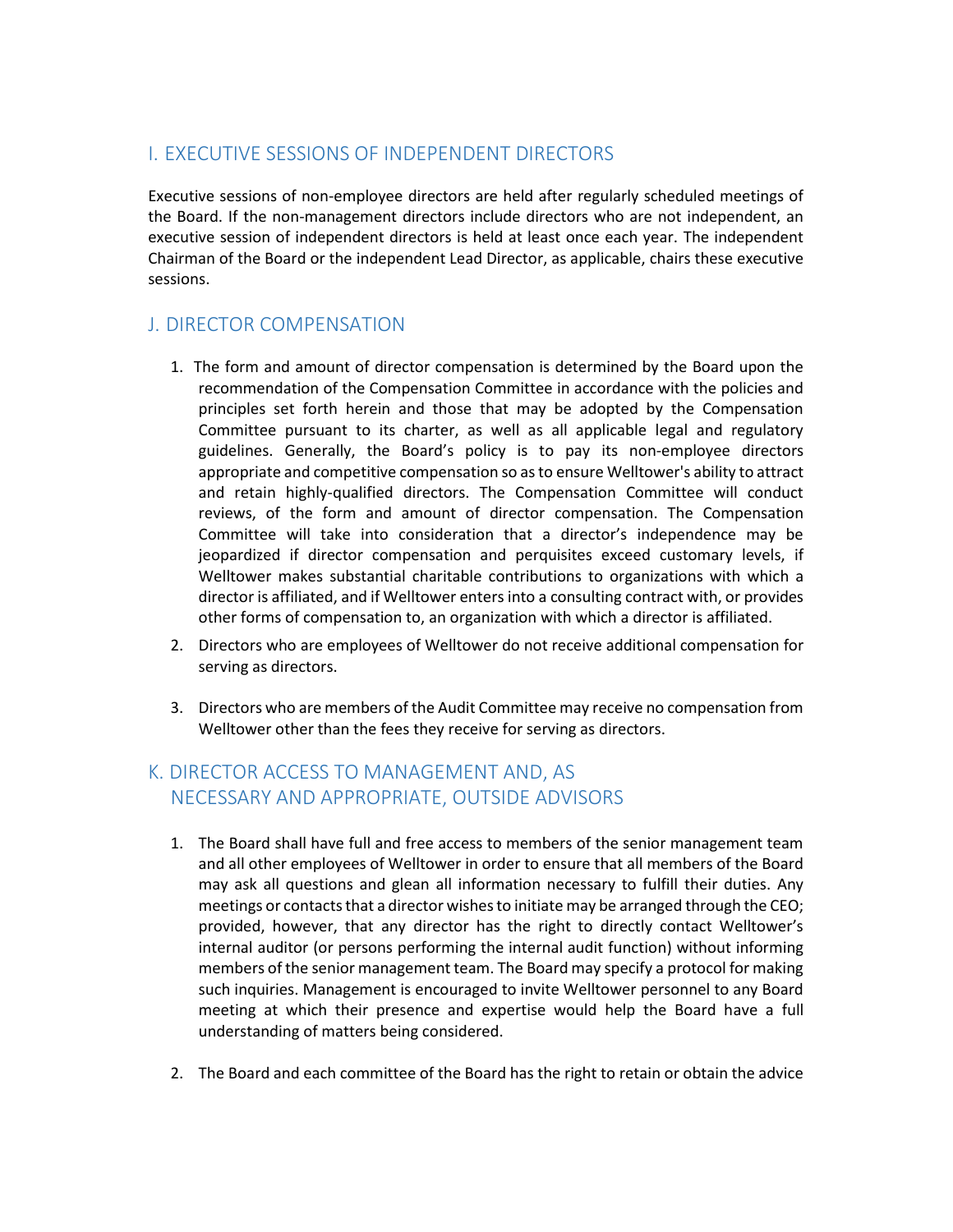of such outside advisors, including, without limitation, accountants, legal counsel or other experts or consultants, as the Board and such committee, in its sole and absolute discretion, deems advisable or appropriate. Welltower will provide for appropriate funding for payment of reasonable compensation to any such advisors.

### L. SERVICE ON OTHER BOARDS

Service as a member of the Board is a significant commitment in terms of responsibility and time. Each director is encouraged to limit the number of other boards on which he or she serves so that other directorships will not interfere with his or her service as an effective member of the Board. Directors should advise the Chairman of the Board, the Lead Director, if applicable, the Chair of the Nominating/Corporate Governance Committee and the Corporate Secretary in advance of accepting an invitation to serve on other boards. However, directors may not serve on the boards of more than three other public companies. Directors who are chief executive officers of public companies may not serve on the boards of more than one other public company, in addition to Welltower's Board.

#### M. TERM LIMITS

The Board does not believe it should establish term limits. While term limits could help generate fresh ideas and viewpoints, they may deprive Welltower of valuable contributions from directors who, over time, have developed increasing insights into Welltower and its operations. As an alternative to term limits, the Nominating/Corporate Governance Committee will evaluate each director's nomination for re- election to the Board each year.

### N. AGE LIMIT POLICY

Unless otherwise determined by the Board, no person shall be nominated for election as a director after his or her 75th birthday.

#### O. DIRECTOR RESIGNATION FOLLOWING A CHANGE IN EMPLOYMENT

Non-management directors who substantially change employment must offer to tender their resignation to the Chair of the Nominating/Corporate Governance Committee immediately upon such change. The Nominating/Corporate Governance Committee, together with the Board, will consider the offered resignation and decide what action, if any, should be taken by the Board with respect to the offer to resign.

### P. DIRECTOR ORIENTATION AND CONTINUING EDUCATION

1. The Board shall implement and maintain an orientation program for newly elected directors. The orientation process will include providing new Board members with comprehensive information about (i) Welltower's business and financial performance; (ii) governance practices, including policies, procedures and responsibilities of the Board and its committees; and (iii) legal and regulatory developments with respect to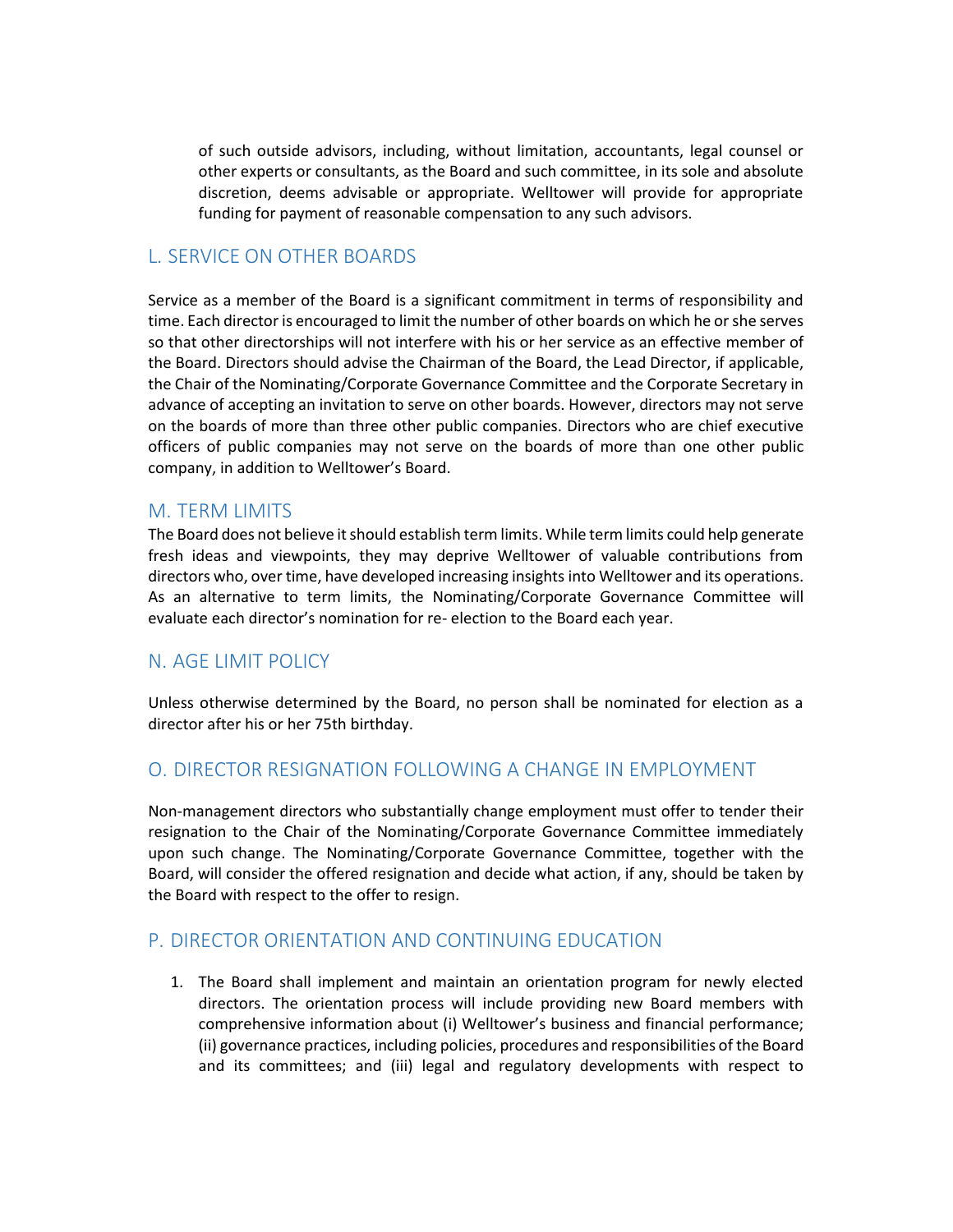Welltower and its industry. New Board members will also meet with members of the senior management team and will have the opportunity to visit Welltower's headquarters.

2. Welltower will facilitate the participation of all Board members in relevant continuing education programs. Directors are required to continue to educate themselves with respect to accounting and finance matters, leadership, industry practices, general management and strategic planning. Members of Welltower's senior management team may also review with the Board, from time to time, certain aspects of Welltower's operations as part of regularly scheduled Board meetings.

### Q. COMMITTEES OF THE BOARD

- 1. The Board has established the following standing committees: (i) Audit, (ii) Compensation, (iii) Executive, and (iv) Nominating/Corporate Governance. The Audit, Compensation, and Nominating/Corporate Governance Committees are comprised solely of independent directors. In addition, directors who serve on the Audit Committee and the Compensation Committee must meet additional, heightened independence criteria applicable to directors serving on these committees under New York Stock Exchange listing standards. The Board may also establish and maintain other committees from time to time as it deems necessary and appropriate.
- 2. The Nominating/Corporate Governance Committee shall periodically review committee assignments and make recommendations to the Board for rotations of assignments and appointment of committee chairs, as appropriate. The chair of each committee, in consultation with other committee members, will set the agenda for each meeting and determine the length and frequency of committee meetings (consistent with the committee's charter and the needs of Welltower). The chair of each committee will report on the proceedings of the committee to the Board (when requested by the Board and in accordance with the committee's charter).
- 3. Each standing committee operates under a written charter that sets forth the purposes and responsibilities of the committee as well as qualifications for committee membership. Each standing committee assesses the adequacy of its charter annually and recommends changes to the Board as appropriate.

# R. MANAGEMENT SUCCESSION

The Compensation Committee will conduct an annual review of the CEO's performance and oversee the evaluation of the other members of the senior management team, as set forth in its charter. At least annually, the Board will review succession plans for Welltower's CEO and other members of the senior management team with the Compensation Committee and consider recommendations and evaluations of potential successors for the CEO and other senior management, along with a review of any development plans for such individuals.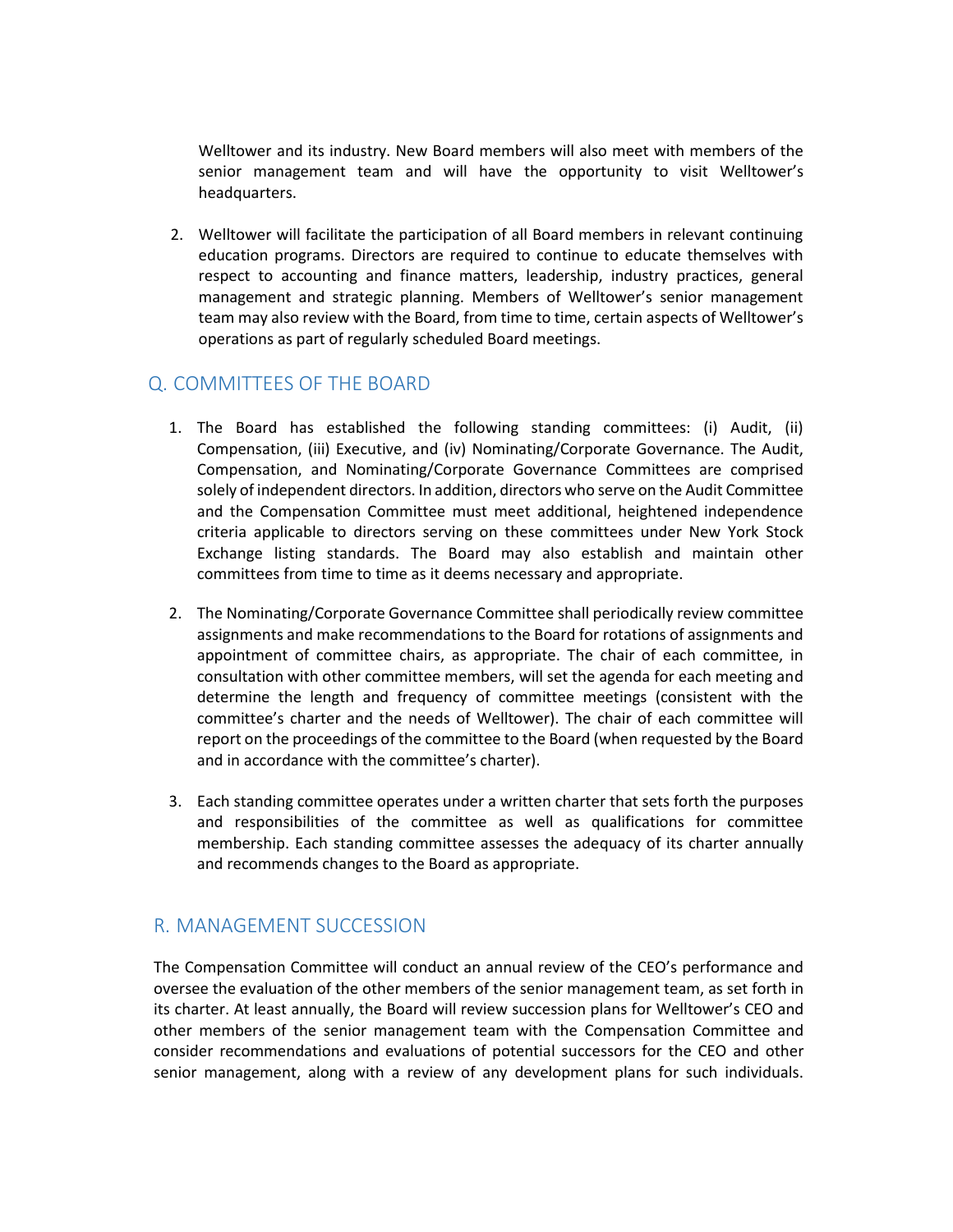Succession planning will address both succession in the ordinary course of business and contingency planning in case of unexpected events.

### S. STOCK OWNERSHIP GUIDELINES FOR DIRECTORS AND MANAGEMENT

Executive officers are required to own shares of Welltower's common stock with a fair market value of at least three times their base salary (six times for the CEO). Non-employee directors are required to own shares of Welltower's common stock with a fair market value of at least five times the annual cash retainers. Shares owned directly and indirectly, restricted shares (including restricted unvested shares granted under Welltower's long-term incentive plan) and deferred stock units count towards these ownership requirements, but unexercised stock options do not. Executive officers have five years from their date of hire to achieve the required ownership level and non-employee directors have five years from their date of appointment to achieve the required ownership level.

# T. EVALUATIONS OF CEO AND MANAGEMENT

The Compensation Committee and Board annually assess the CEO's performance in consultation with the Chairman of the Board (if the CEO and Chairman roles are separated) and the independent Lead Director, if applicable, and the CEO in consultation with the Compensation Committee and the Board annually assesses the individual performance of the other executive officers. These reviews are completed in connection with the Compensation Committee's review of Welltower's executive compensation programs.

# U. CODE OF CONDUCT

The Board has adopted a Code of Business Conduct and Ethics that meets the New York Stock Exchange's listing standards and complies with the rules of the SEC. The Code of Business Conduct and Ethics is available on Welltower's website.

# V. CONFIDENTIALITY

Directors must protect and hold confidential all non-public information that comes to them, from whatever source, in their capacity as a director of Welltower, unless disclosure is authorized or required by law. Proceedings and deliberations of the Board and its committees are confidential.

# X. BOARD INTERACTION WITH SHAREHOLDERS AND OTHERS

To enable Welltower to speak with a single voice, as a general matter, senior management serves as the primary spokesperson for Welltower and is responsible for communicating with various constituencies that are involved with Welltower, including stockholders. Directors may participate in discussions with shareholders and other constituencies on issues where Boardlevel involvement is appropriate.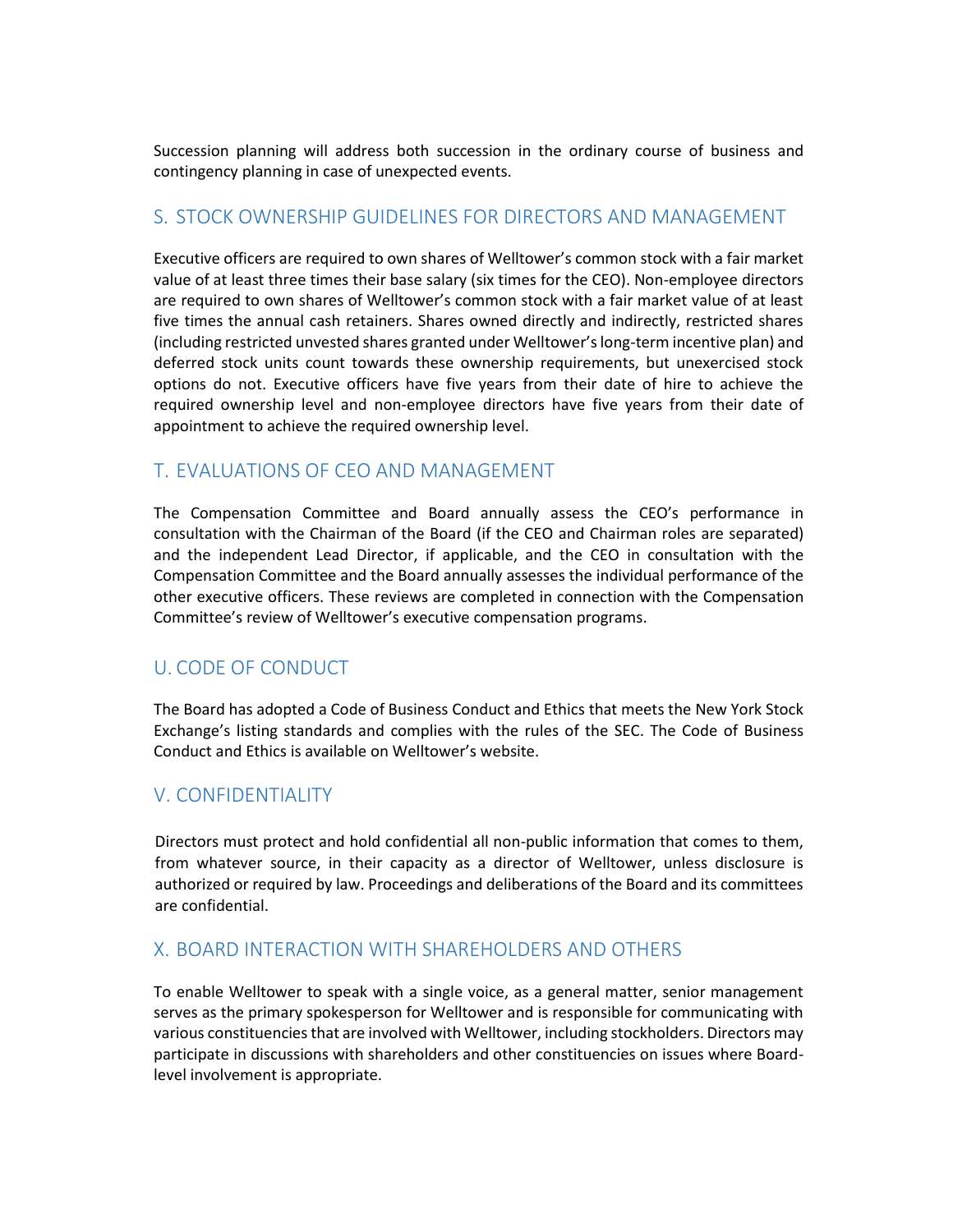# Y. COMMUNICATIONS WITH THE BOARD

Shareholders and other parties interested in communicating with the Board or any specific directors (including the Chairman of the Board and the independent Lead Director, if applicable) may do so by writing to the Board at Welltower's corporate headquarters. The Nominating/Corporate Governance Committee has approved a process for handling letters received by Welltower and addressed to members of the Board. Under that process, the Corporate Secretary of Welltower reviews all such correspondence and regularly forwards to the Board a summary of the correspondence (with copies of the correspondence attached) that, in the opinion of the Corporate Secretary, relates to the functions of the Board or committees thereof or that he or she otherwise determines requires their attention. Directors may at any time review a log of all correspondence received by Welltower that is addressed to members of the Board and request copies of such correspondence.

# Z. ANNUAL PERFORMANCE EVALUATION OF THE BOARD

The Nominating/Corporate Governance Committee is responsible for developing, administering and overseeing processes for conducting evaluations. The Board and Nominating/Corporate Governance Committee will conduct an annual self-evaluation of the Board and its committees to evaluate the size, composition and diversity of the Board and to determine whether it and its committees are functioning effectively. The Board will also review the Nominating/Corporate Governance Committee's recommendations concerning the performance and effectiveness of the Board and its committees. The Nominating/Corporate Governance Committee also conducts an individual evaluation of each director every year.

### AA. STOCKHOLDER ENGAGEMENT

To enable Welltower to speak with a single voice, as a general matter, senior management serves as the primary spokesperson for the Company and is responsible for communicating with various constituencies, including stockholders, on behalf of the Company. Directors may participate in discussions with stockholders and other constituencies on issues where Boardlevel involvement is appropriate. In addition, the Board oversees the Company's stockholder engagement efforts, with assistance from the Nominating/Corporate Governance Committee and the Compensation Committee, which oversees stockholder engagement on the subject of executive compensation.

# BB. RISK MANAGEMENT

The Board, as a whole and at the committee level, plays an important role in overseeing the management of Welltower's risks. The Board regularly reviews Welltower's material risks and exposures, including operational, strategic, financial, legal, environmental sustainability and regulatory risks. The Board and the Audit Committee review the management of financial risk and Welltower's policies regarding risk assessment and risk management. The Audit Committee shall review and discuss with management the strategies, processes and controls